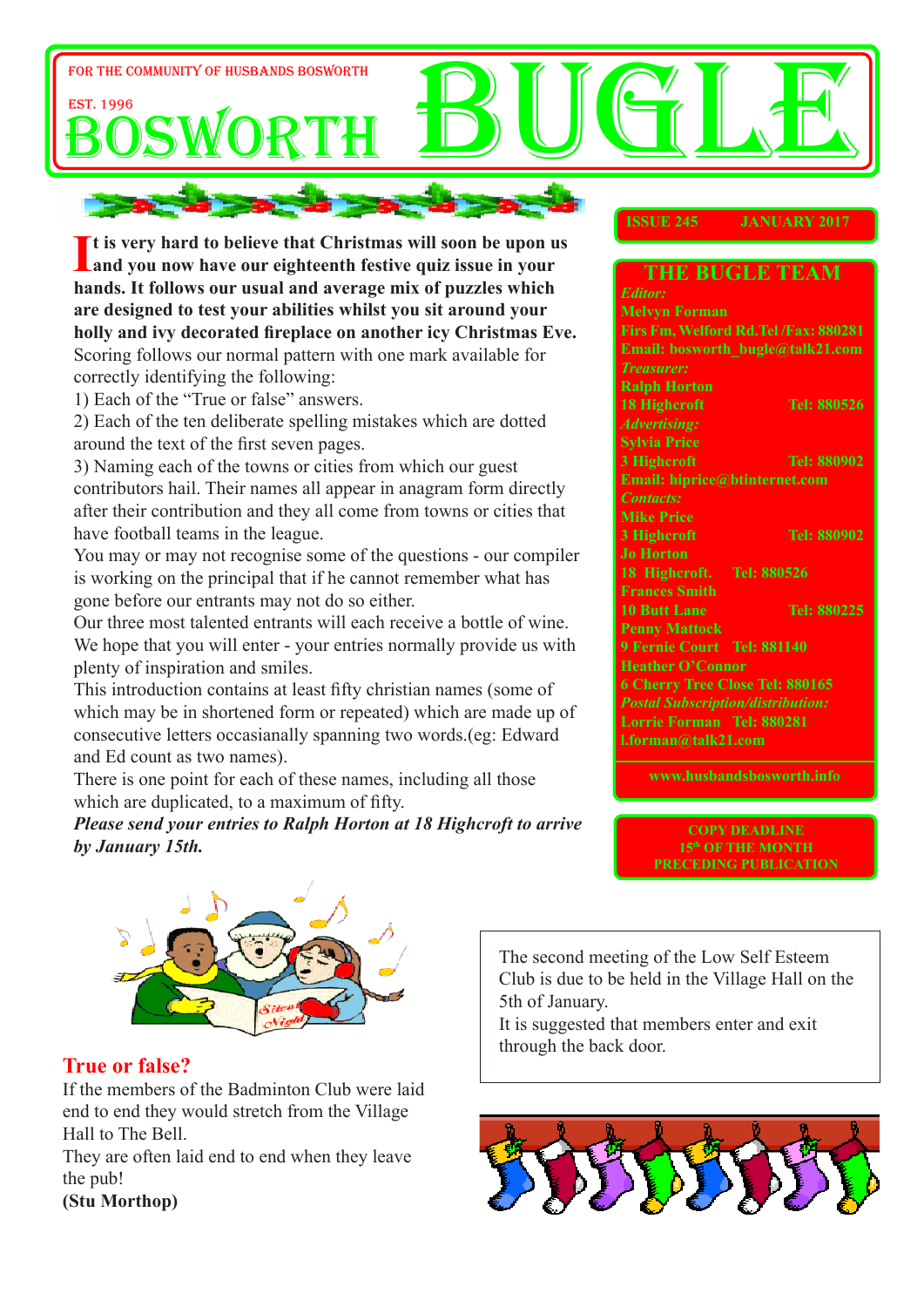# **Watching the detectives**

Very many years ago **Sherlock** Holmes and his good **friend** Dr Watson decided to leave London for a camping trip and, having seen the **village** Conker and Welly Wanging Championships advertised in *The Strand* magazine, they chose to travel to Husbands Bosworth.

After the Championships had taken place they set up their tent on the village playing fields and settled in for the night. At two o'clock in the **morning** Holmes nudged Watson awake. "Watson my good friend, when you look up and see all the **stars** on such a **clear** night, what do you think?"

"Well, Holmes, it sets me **wondering** about the vastness of the **Universe** and the fact that we are just two small **human** beings on a tiny planet amongst **millions** of other stars and **planets**. What do you think when you look up and see all the stars?"

"Well, **Watson**, when I look up and see all the stars it makes me think that someone has **stolen** our tent!"

#### **(Dale Chor)**



## **Darting around**

It was the last darts match of the season at The Bell and the team set Fred a challenge to get the highest score he could by throwing ten darts with each landing in a different segment on the board. Fred easily met the challenge but are you able to calculate the score he acheived?

# **5 points for the correct answer (Stan Clewes) True or false?**



## **Searching**

The highlighted words in the tale of Holmes and Watson can be found in the following grid and are placed vertically, horizontally or diagonally and either downwards or upwards. Are you able to find the words and then identify the short phrase from the unused letters?

| S         | Е            | G            |                         |                | A L L I V               |                |              | С                                                                                                                                                                                                                              | $\mathbf{s}$ |
|-----------|--------------|--------------|-------------------------|----------------|-------------------------|----------------|--------------|--------------------------------------------------------------------------------------------------------------------------------------------------------------------------------------------------------------------------------|--------------|
| T         | W            | N S R A      |                         |                |                         |                | T S          | D                                                                                                                                                                                                                              | н            |
| Е         | $\mathbf{A}$ | $\mathbf{I}$ | $\overline{\mathbf{G}}$ |                | $H$ $A$                 | R              | N            | S and the set of the set of the set of the set of the set of the set of the set of the set of the set of the set of the set of the set of the set of the set of the set of the set of the set of the set of the set of the set | Е            |
| N         | T            | R            |                         | E N            | E.                      | E.             | $\mathbf{T}$ | Е                                                                                                                                                                                                                              | R            |
| A         | $\mathbf{s}$ | E            |                         |                | R V I                   | $\mathbf{o}$   | L            | S.                                                                                                                                                                                                                             | L            |
| L         | O            | D -          | $\mathbf{L}$            | R <sub>a</sub> | $\mathbf{L}$            | N <sub>1</sub> | F.           | $\mathbf{c}$                                                                                                                                                                                                                   | O            |
| P         | N            | N            | F E                     |                | $\overline{\mathbf{R}}$ | $\mathbf{o}$   | $\mathsf{R}$ | <b>M</b>                                                                                                                                                                                                                       | С            |
| U         | U            | O            | N                       | A              | <b>M</b>                | U I            | H            | O                                                                                                                                                                                                                              | Κ            |
| ${\bf s}$ | A            |              | W S                     | $\mathbf{T}$   | $\mathsf{R}$            | A              | N            | D                                                                                                                                                                                                                              | M            |
| M         | г            | L.           | L.                      | L              | O                       | N              | s            | L                                                                                                                                                                                                                              | L            |

**There is one point available for each word found and a further point for identifying the phrase.**

**(Rod Fox)**



## **Pole position**

There is an error in this picture. **For three points, are you able to say what the error is? (Lester D Chief)**

The village has the same number of ATM machines as Antarctica. **(Thora Herm)**

#### **Living doll**

Ken's girlfriend is called Barbara Millicent Roberts.

**For 3 points how is she better know to him and most other people? (Stan Coder)**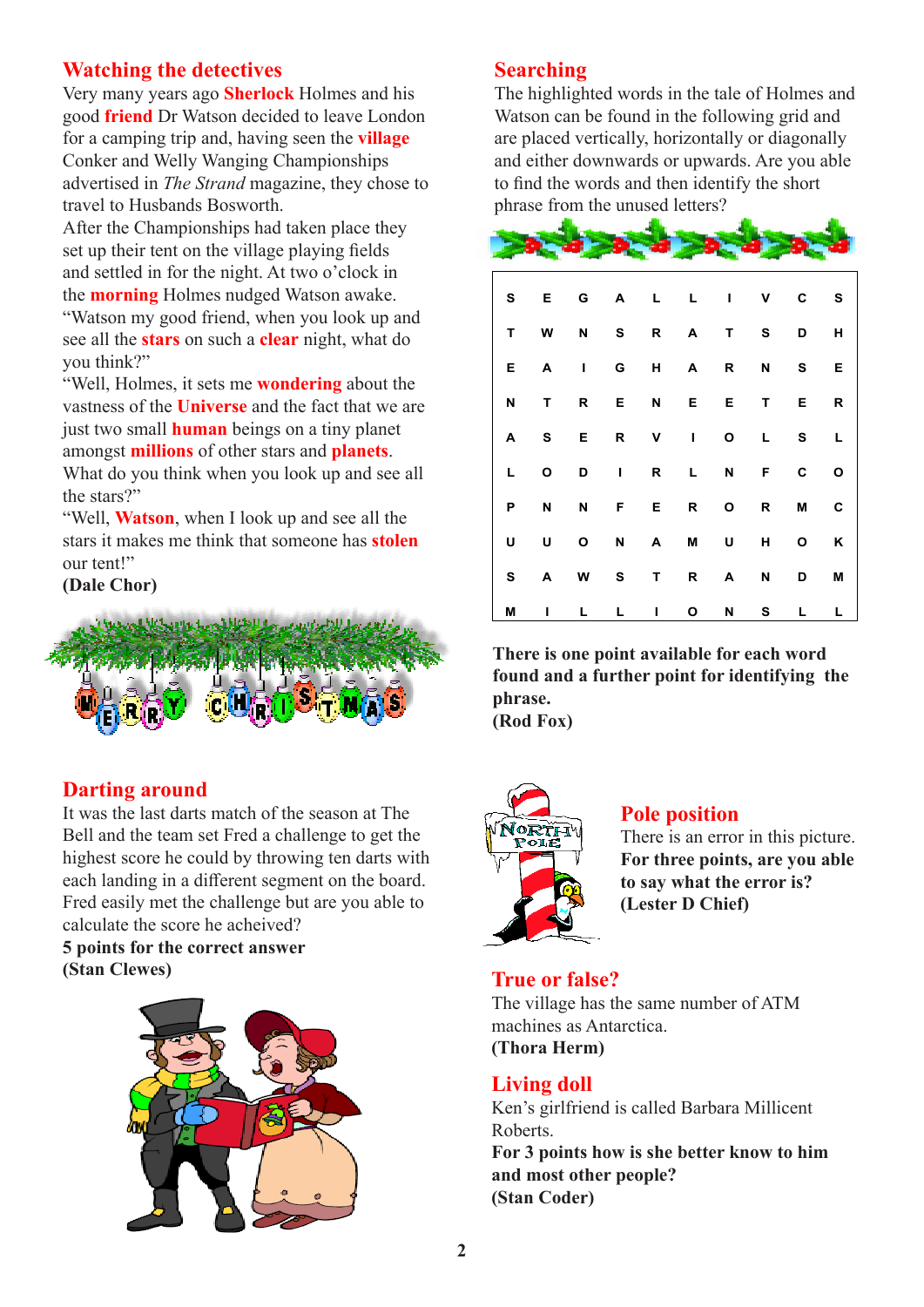# **Initially speaking**

The answers to the following clues are all two word phrases or names which start with the initials of the nine *Bugle* team members.

- 1) Charles Dickens wrote about his papers
- 2) Punch unlikely to be thrown by a southpaw
- 3) Appropriately, it is a well known tractor
- 4) Irish Holy man
- 5) Taken by a baby after he/she stops crawling
- 6) Insert a "2" and you have got water
- 7) Theresa May used to be boss here
- 8) His best friend was an Emu
- 9) Kermit's porcine friend
- 10) "Treasure Island's" hero and narrator
- 11) A shoplifter's trait
- 12) You may get this with chips at the pub
- 13) "There will be no hurricane" he forcast
- 14) First husband of Rita in Coronation Street
- 15) Elvis sang about this rock
- 16) A seasonal Christmas snack
- 17) It's the end of a sentence
- 18) Salad as opposed to Fish And Chips
- 19) He (or she) runs the Country
- 20) Popular breakfast cereal
- 21) Sounds like it could be a religious insect
- 22) Jump over a reptile in this children's game
- 23) Central digit
- 24) It enters the sea between Hull and Grimsby
- 25) Two thirds of a minute
- 26) He helps you to "Flog It" on the telly
- 27) He's left at the alter by his new wife
- **1 point for each correct answer**
- **(Ruby Swersh)**



## **True or false?**

The average lady spends at least one year of her life deciding what to wear.

**(Don Wins)**

## **ABC**

If all the letters of the alphabet were painted on a sheet of glass (as capitals) which ones would look the same if the sheet was inverted and viewed from behind?

**1 point for each letter correctly identified (Sean Was)**

#### **In our prime**

The fourth and sixth Prime Ministers of Great Britain had the same mother but they were not brothers.

**For 5 points, how is this possible? (Olive Prol)** 



#### **Fast car**

Mike really fancied a top of the range Porsche 911 costing almost £150,000 and, in a moment of weakness, Sylvia said that she would start saving up to buy him one.

When would she be able to buy the car if she started saving on the 1st December by putting one penny in a box and doubling the total she had saved at the end of each day? (eg: day  $1 =$ 1p, day  $2 = 2p$ , day  $3 = 4p$ , day  $4 = 8p$ ) **5 points for the correct answer (Dan Lunders)**

## **Stretching the truth**

Melvyn wanted to try and get fit so he applied to join the village Yoga class. *"You have to be pretty flexible if you want to do Yoga"* he was told. *"That's OK"* said Melvyn. *"I can do Tuesday, Thursday and Friday nights and three out of four weekends."* **(Sam Delfin)**

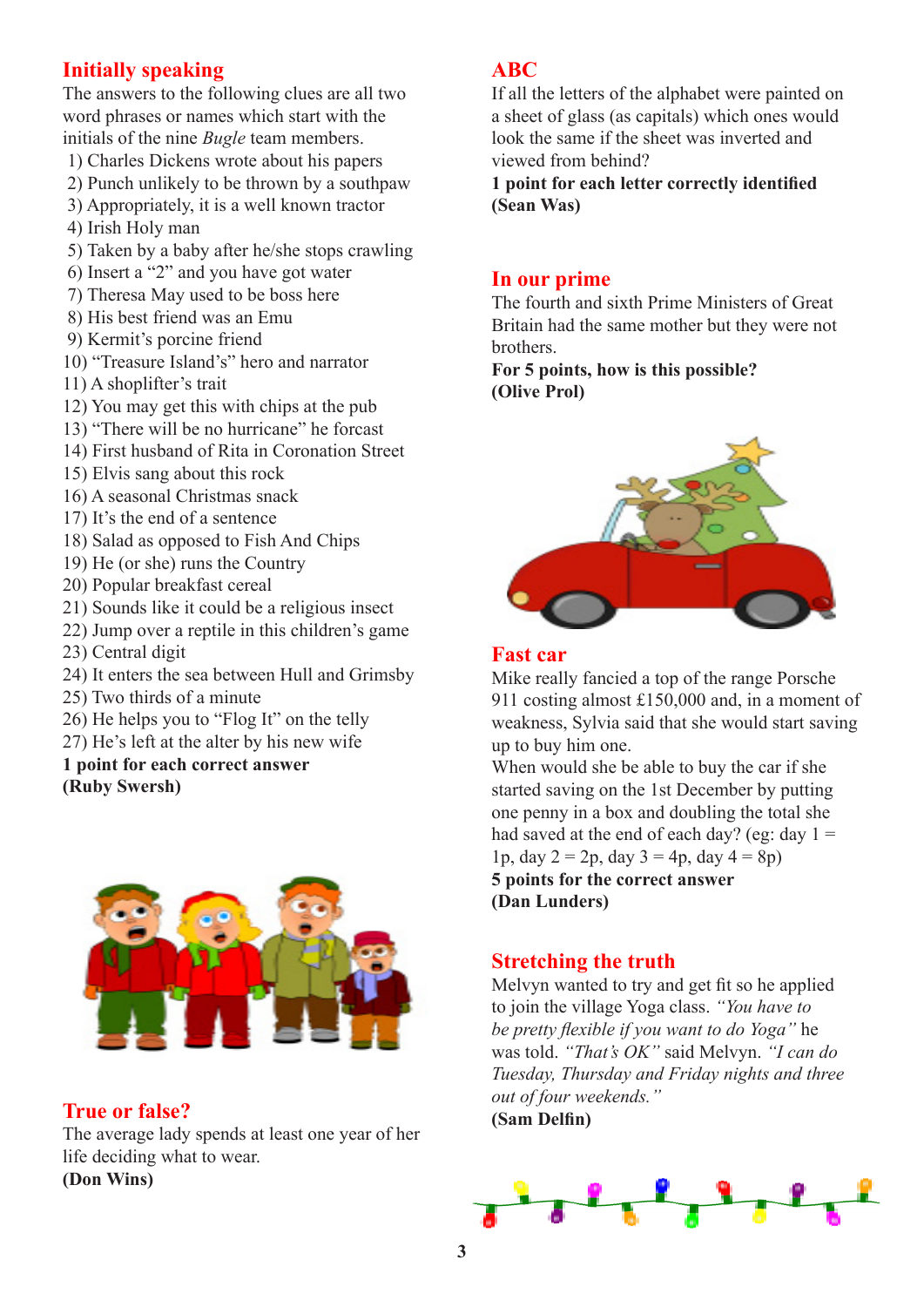# **We are family**

Samantha's mother had four daughters. The first three were named April, May and June what was the fourth daughter named? **3 points for the correct answer (Ron D Breft)**



# **All the fives**

Link any group of three or more adjoining numbers to make a multiple of five. Numbers may start in any row or column but must be made up from top to bottom or left to right (eg/ 127 or 6121).

| $\mathbf{1}$   | $7\overline{ }$ | $2^{\circ}$             | $\overline{4}$  | 6              | $\mathbf{1}$   |
|----------------|-----------------|-------------------------|-----------------|----------------|----------------|
| 9              | 3 <sup>2</sup>  | 5 <sup>5</sup>          | 6               | 4              | 5 <sup>5</sup> |
| $\overline{5}$ | $\overline{2}$  | 3 <sup>1</sup>          | $\mathbf{1}$    | 6              | 3 <sup>1</sup> |
| $\overline{4}$ | $\mathbf{1}$    | 2 <sup>1</sup>          | 2 <sup>1</sup>  | 8              | 2 <sup>1</sup> |
| $\mathbf{1}$   | 9               | $\overline{\mathbf{4}}$ | $\mathbf{1}$    | $\overline{2}$ | $\overline{7}$ |
| 5 <sup>5</sup> | 3 <sup>1</sup>  | 2 <sup>1</sup>          | $7\overline{ }$ | 8              | $\mathbf{1}$   |

**There is 1 point for each correct number to a maximum of 25 (Ron Wept)**



# **Boogie woogie bugle boy**

How many names or phrases of two words or more can you make by using consecutive letters from *"BOSWORTH BUGLE"*? (eg: Tom Hanks, South West) **1 point for each phrase up to a maximum of 25 with a bonus point for any three letter phrases you are able to suggest (Chester Loc)**

# **Just Poppin' out**

Jo was going out for the day and, to stop Ralph getting bored, she asked if he would do a few jobs.

*"Will you nip down to Springfields and buy a tin of soup and a cauliflower for tea, can you defrost the fridge and tighten the elastic that is holding the door in place? Will you call at Melvyn and Lorrie's or Freda's for a dozen eggs and try to find the frozen pea that rolled under the kitchen cupboard last night? If you have time will you call at the vets to get some medicine for the dog's bad breath?" "I'll never remember all that,"* said Ralph, so he wrote a note based on a song from Mary Poppins which they had watched on the previous night. "Soup, a cauli, fridge, elastic, eggs, pea, halitosis..." **(Elsa Cril)**



# **Oh Carol**

On one particularly festive night in the village last year every group of carol singers featured in this issue visited three hundred houses. If they all received 50p per person from half the houses, 75p per person from 90 houses and £1 per person from the remaining houses how much did they exceed their £4000 target by? **5 points for the correct answer (Lew Cray)**

# **My Word**

Can you work out what the following words have in common? Banana, Dresser, Grammar, Potato, Revive, Uneven, Assess. **5 points for the correct answer (Sid Heffel)**

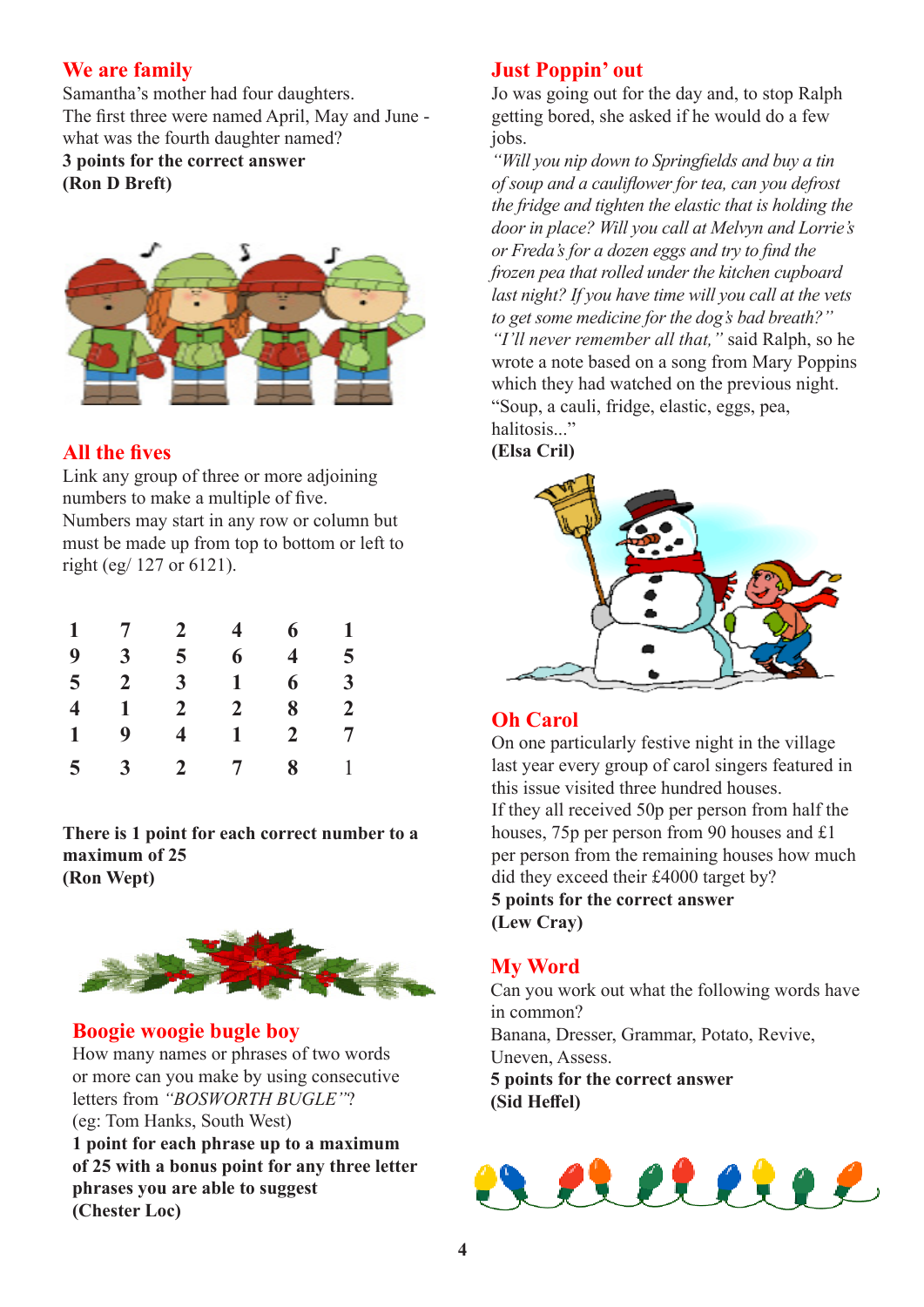# **Happy Birthday**

Each member of the *Bugle* team celebrates their birthday in a different month within the first nine months of the year and each receives a separate present.The presents they received this year were:

- 1) 12 bottles of beer
- 2) Box of chocolates
- 3) Bottle of whiskey
- 4) Beatles CD
- 5) 6 bottles of wine
- 6) Jimi Hendrix CD
- 7) Book
- 8) Necklace



9) Status Quo CD

Can you identify when each of the members celebrates their birthday and what present they received from the following clues?

The answers do not necesarily reflect our team member's real birthdays or interests.

- 1) Two of the men and three of the ladies had birthdays in the months with the same initial letters of their names.
- 2) Jo and Sylvia both had birthdays and presents begining with the initial letters of their names.
- 3) All the men were given drinks. If Ralph drank one bottle a month his present would last all year. Mike was given the only single bottle.
- 4) Frances had the earliest ladies birthday and was given the only edible present whereas Heather was given the only item of jewelery.
- 5) Both Penny and Heather celebrated summer birthdays with Heather's being one month later than Penny's. Neither of them received CDs.

**There is 1 point available for identifying each birthday and 1 point for each present. (Gill Haming)**



# **True or false?**

Ron Wayne, the co-founder of Apple Computers, sold his shareholding for \$800 in 1976. If he had held on to his shares they would now be worth about \$35 billion. **(Eric Steel)**

## **Sail away**

Many years ago a barge was being loaded with coal on the canal. The barge was empty at the start of the process and the measuring scale painted on the side showed six feet above the water level (one foot was nearest the top of the barge and six nearest the bottom). Each ton took one hour to load and the barge sank one foot into the water for every ton loaded. However, to complicate matters, it was raining very hard and the water level on the canal was rising by six inches per hour.

What measurement was showing on the scale if the loading took two and a half hours? **5 points for the correct answer**

**(Craig C Tonn)**



## **Einstein a go-go**

Here is one for the scientists amongst you. Can you make words of three letters or more from symbols of the first 100 elements in the periodic table?

(eg: Cafe - Calcium/Iron).

**1 point for each correct answer to a maximum of 30**

**(Leon W Dimb)**



**True or false?** The placement of a donkey's eyes enable it to see all four feet at the same time. **(Ron Pest)**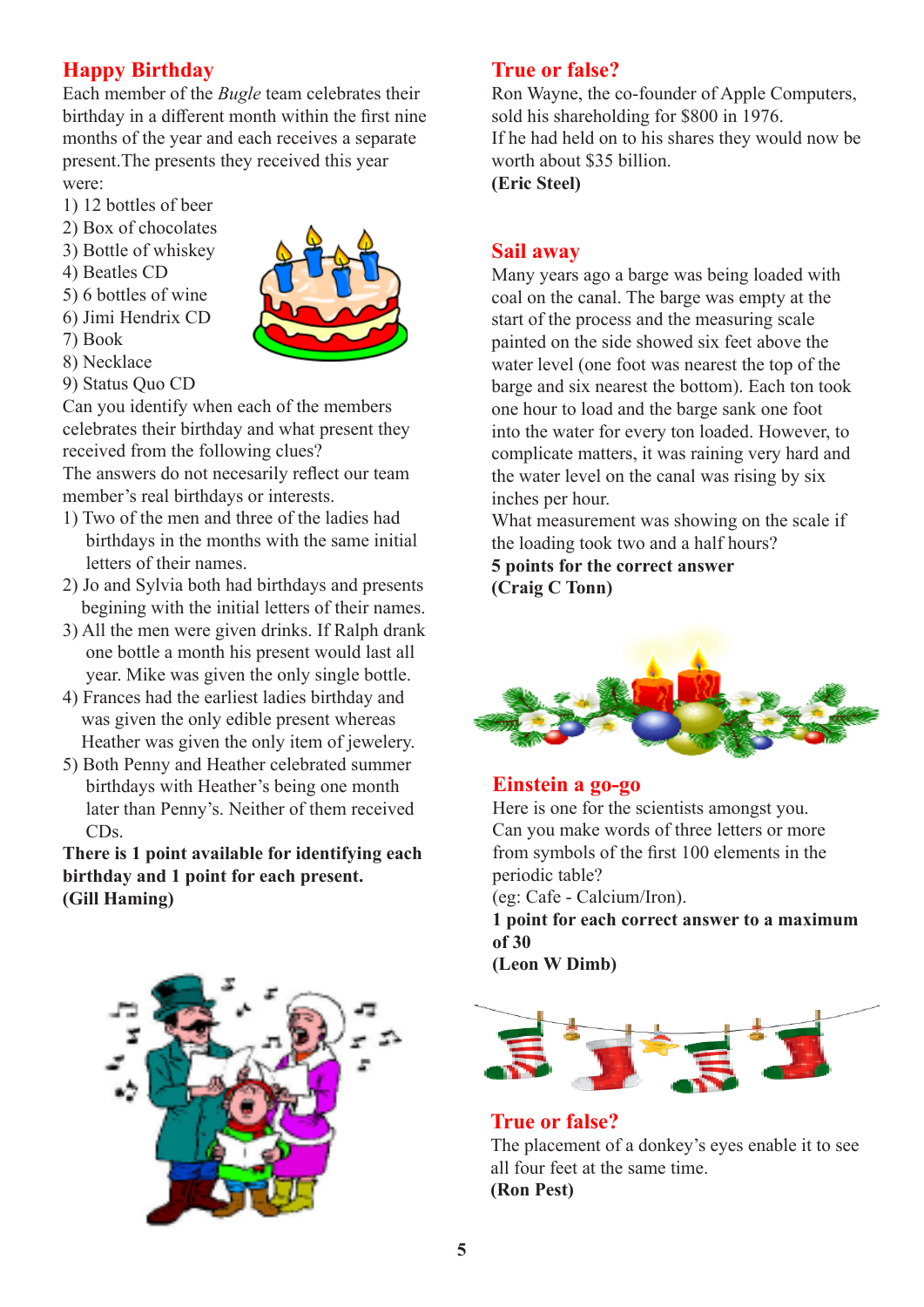# **Games people play**

The following questions are all related to indoor games.

- 1) What is the total number of spots on a pair of dice?
- 2) Including Jokers, how many cards are there in a full pack of playing cards?
- 3) What number is opposite number one on a dartboard?
- 4) How much would it cost to get out of jail twice in Monopoly?
- 5) What is the total number of spots on a "Double Six" set of dominoes?
- 6) How many question categories are there in Trivial Pursuit?
- 7) How many white squares are there on a chess board?
- 8) How many 'Home' colours are there on a Ludo board?

9) What would *"Bosworth Bugle"* score in Scrabble if it passed over a double word square?

10) What would be the value of the following break in Snooker: Red, Blue, Red, Green, Red, Pink? **There is 1 point available for each correct answer together with a further 1 point for dividing the total by two and naming the significance of the answer when related to the** *"Bugle".* **(Sol Birt)** 



# **Over the rainbow**

How many books, films or songs containing colours of the rainbow are you able to name? **1 point for each answer to a maximum of 50 (Velma P Throown)**

## **True or false?**

Prisoners on Alcatraz always had hot showers. The guards did not want them to get aclimatised to cold water since they thought this would increase the chances of prisoners escaping by swimming away from the island. **(Steve Gane)**

# **Little things**

Here at the *Bugle* we like to support any business within the village via advertising and editorials. This year we gave our support to a new Bonsai growing business and, with our help, they have already moved to smaller premises.

**(Len Ruby)**

# **Colours**

A stroll round the village to walk of your Christmas dinner should reveal the answers to the following

clues which are all colours. What is the colour of..........?

- 1) "Fresh meat" written on the Springfields sign
- 2) The old water pump on Honeypot Lane
- 3) The snakes on the board in the school playground
- 4) The grit and sand bin at the top of Hunters Close
- 5) The "dog poop" bin on Broad Lane
- 6) All the doors on Gilby Close
- 7) The main lettering on the "Headfirst" sign
- 8) The "Armourgeddon" sign at the end of Bell Lane
- 9) The notice on the Church Hall door (the faded section at the bottom)

**There is 1 point for each correct answer together with a further 3 points for nameing the indoor sporting connection of eight of the colours and establishing the "odd man out". (Ron But)**



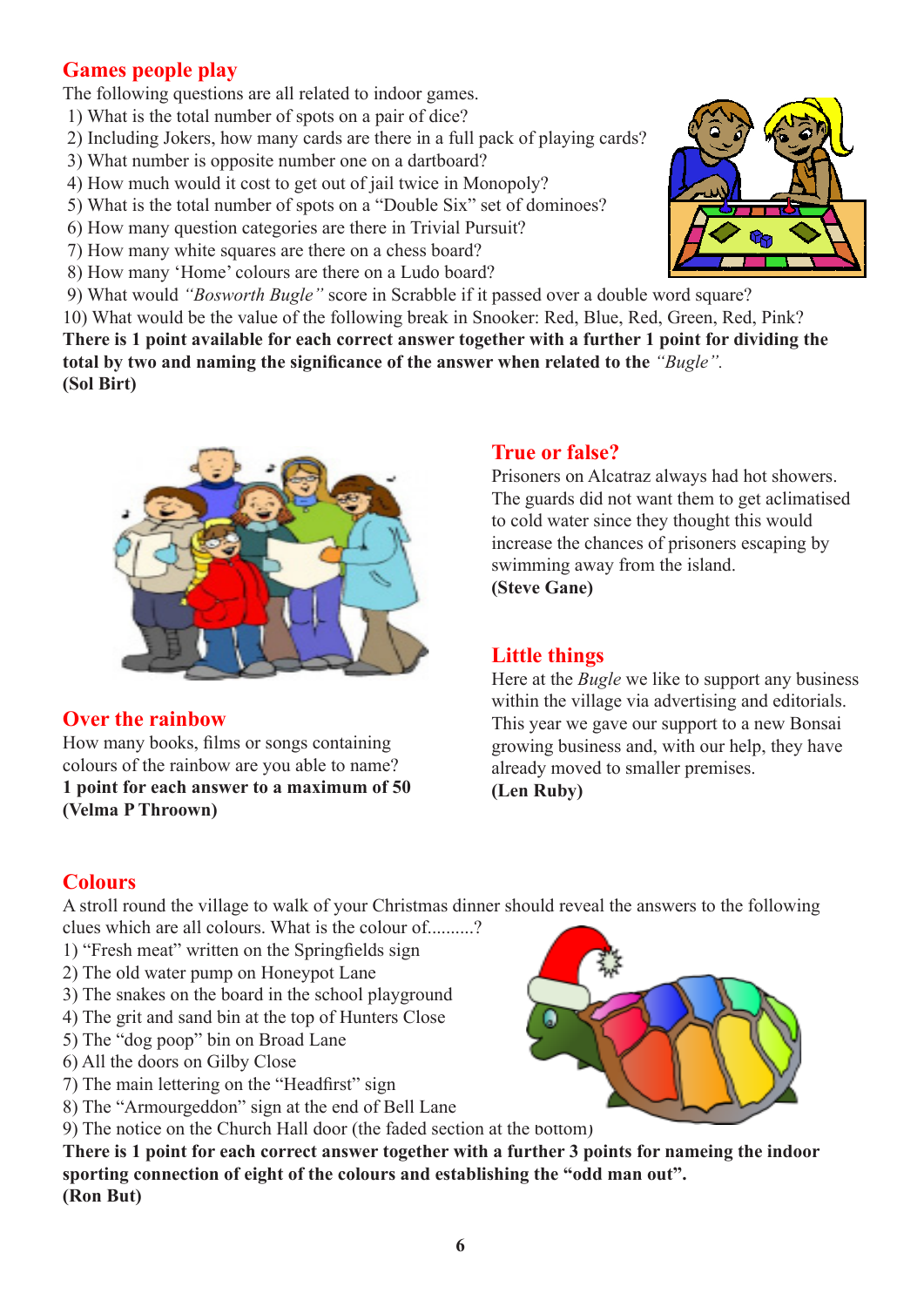# **Roll with it**

The following four items are Rolling Stones singles with alternate letters removed. Please identify the four singles and then find the pop groups that begin with the letters we have provided? (The clues are not presented in any specific order.)

*C-M- O-*

*P-A- W-T- F-R-R-B- T-E-D-Y J-M-I- J-C- F-A-H*

- 1) Converse twice
- 2) Two males surround Mr Flintstone
- 3) It tops your daily "pinta"
- 4) 1000 Roman citizens
- 5 ) Mr Plod and his assosciates
- 6) George, Andrew, Patrick, David
- 7) Virtuous siblings
- 8) An alliance of climbing plants
- 9) A large sea, a hue and a vista
- 10) All except the young lady
- 11) Fate's young offspring
- 12) Primates from the very far north
- 
- 13) Lawbreakers sound like they are enjoying themselves
- 14) There are definitely no girls in this area
- 15) They join with Perkins to provide building materials
- 16) The third US President's flying machine
- 17) Sounds as though the rabbit is doing a fast dance
- 18) Yuppie's affirmative where they show off the animals
- 19) They will give you severe indigestion if you eat too many
- 20) Jockey, Mr Dettori, visits the prickly forrest
- 21)Young ladies who often appear directly following The News
- 22) Too many people live in this dwelling
- 23) It is achieved after the 99th visit to the barbers

**1 point is available for identifying each of the four singles and 1 point for each clue correctly answered**

**(Stan Clewes)**



## **Life's a long song**

Sixteen of the headings in this issue are song titles.

**There is one point available for identifying each of the songs and the name of any singer or group who made the song famous. (Sean Bryl)**

# **Why are we waiting?**

Here is your annual chance for you or your children to do a bit of colouring.

There are 5 points available for colouring the cartoon and a further 5 points for suggesting an alternative caption.



*"We know that you have a problem with your computer but how much longer will we have to wait out here for the quiz?"*

**(Mac Bemore)**